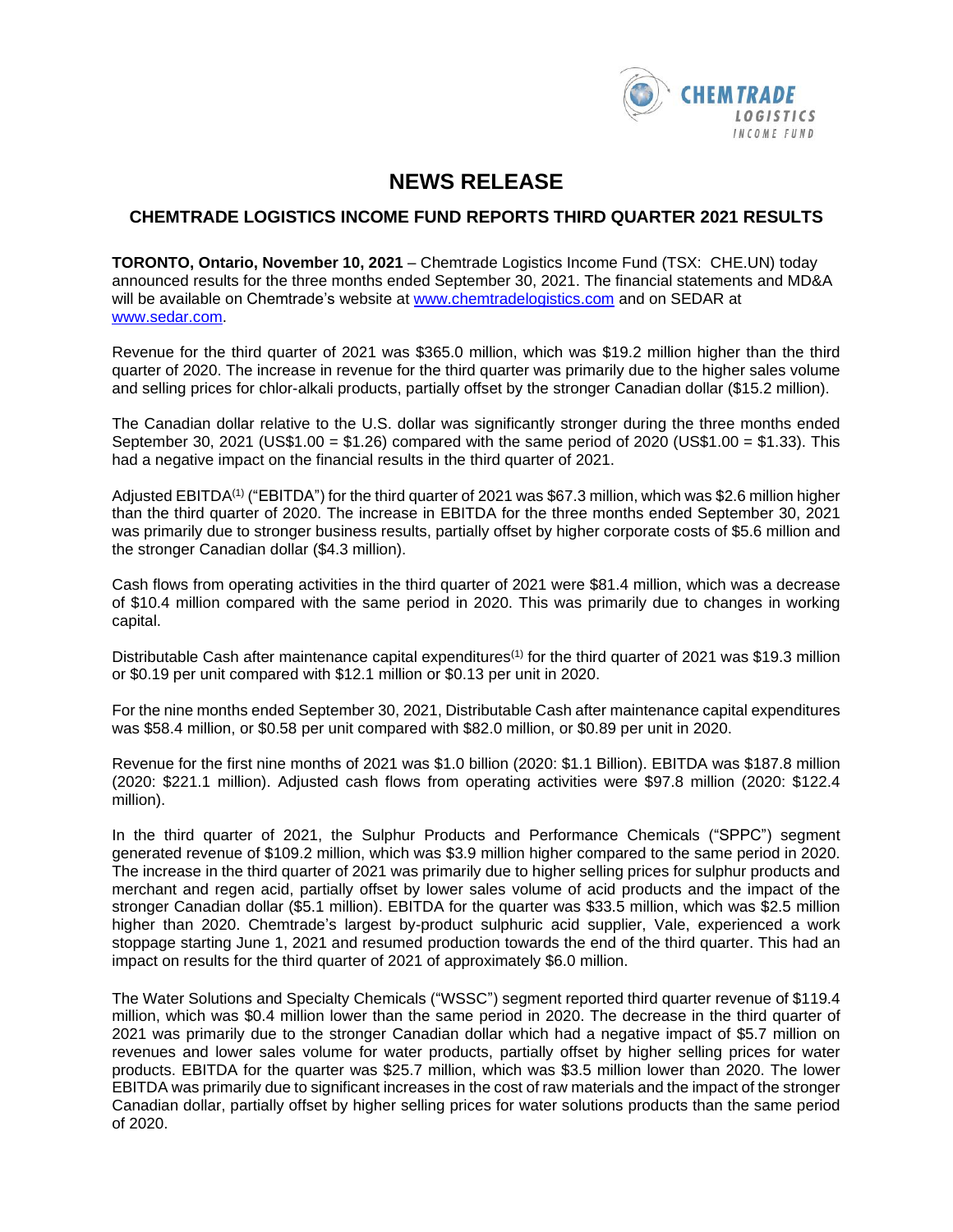The Electrochemicals ("EC") segment reported revenue of \$136.4 million for the third quarter of 2021, which was \$15.7 million higher than the same period of 2020. The higher revenue in the third quarter of 2021 was primarily due to higher sales volume and selling prices for chlor-alkali products and higher sales volume of sodium chlorate, partially offset by the impact of the stronger Canadian dollar (\$4.4 million) and lower selling prices for sodium chlorate. EBITDA for the third quarter of 2021 was \$33.7 million, which was \$9.2 million higher than the same period of 2020. EBITDA during 2021 was higher due to higher sales volume and selling prices for chlor-alkali products and higher sales volume of sodium chlorate, partially offset by the impact of the stronger Canadian dollar (\$2.3 million).

Corporate costs during the third quarter of 2021 were \$25.7 million, compared with \$20.1 million in the third quarter of 2020. The increase in corporate costs during the third quarter of 2021 was primarily due to \$6.7 million higher long term incentive plan (LTIP) costs. This was partially offset by reduced discretionary spending in the third quarter of 2021 relative to 2020.

Subsequent to the end of third quarter of 2021, Chemtrade closed the sale of its specialty chemicals business for US \$ 155.0 million and used the net proceeds to reduce bank debt. This reduces Chemtrade's senior Debt:EBITDA ratio by approximately 0.7 times.

Scott Rook, President and CEO said, "For two consecutive quarters now we have seen improving business performance. We are pleased with this momentum and remain encouraged by the higher pricing we are seeing in the chlor-alkali markets and the recovery in refinery utilization rates. We continue to face headwinds from the appreciation of the Canadian dollar relative to the US dollar and higher raw material costs but are optimistic as we look forward to the continued economic recovery".

Mr. Rook also remarked, "We previously mentioned that demand for ultrapure sulphuric acid, which is used by the semiconductor industry, is expected to experience significant growth. Our Board has approved a capacity expansion of approximately 60% at our Cairo, OH, ultrapure sulphuric acid facility. The expansion will include an upgrade in the quality of the existing capacity at this plant. This is the first step in our expansion plans aimed at participating more fully in this fast-growing market. We expect to leverage the enhanced quality capability being developed at the Cairo plant to additional capacity expansions in the U.S."

### **Distributions & Distribution Reinvestment Plan**

Distributions declared in the third quarter totalled \$0.15 per unit, comprised of monthly distributions of \$0.05 per unit.

## **About Chemtrade**

Chemtrade operates a diversified business providing industrial chemicals and services to customers in North America and around the world. Chemtrade is one of North America's largest suppliers of sulphuric acid, spent acid processing services, inorganic coagulants for water treatment, sodium chlorate, sodium nitrite, sodium hydrosulphite and phosphorus pentasulphide. Chemtrade is a leading regional supplier of sulphur, chlor-alkali products, liquid sulphur dioxide, and zinc oxide. Additionally, Chemtrade provides industrial services such as processing by-products and waste streams.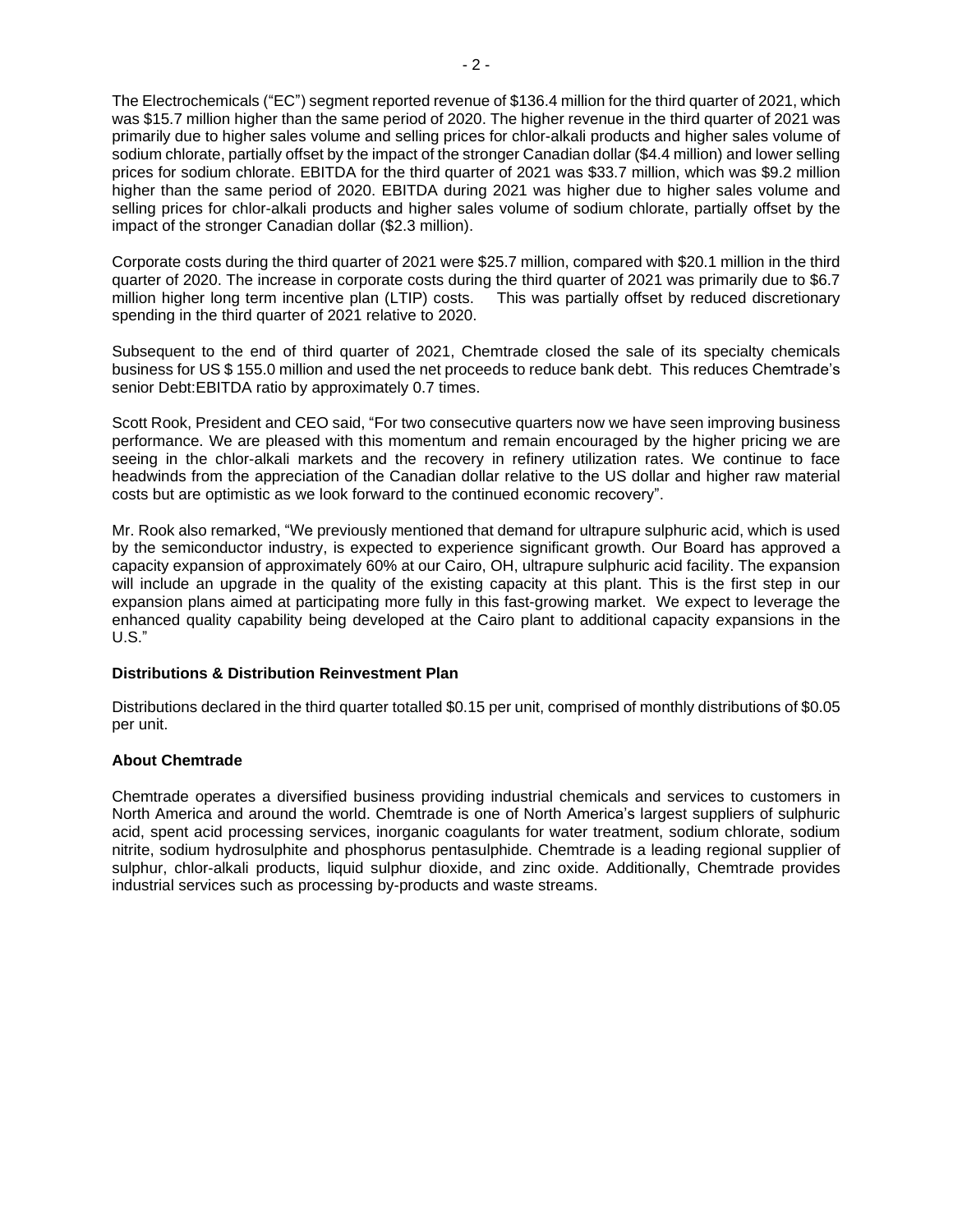#### **(1) Non–IFRS Measures**

#### *EBITDA and Adjusted EBITDA –*

Management defines EBITDA as net earnings before any deduction for net finance costs, income taxes, depreciation and amortization. Adjusted EBITDA also excludes other non-cash charges such as impairment, change in environmental liability, net gains and losses on the disposal and write-down of property, plant and equipment, and unrealized foreign exchange gains and losses. EBITDA and Adjusted EBITDA are metrics used by many investors and analysts to compare organizations on the basis of ability to generate cash from operations. Management considers Adjusted EBITDA (as defined) to be an indirect measure of operating cash flow, which is a significant indicator of the success of any business. Adjusted EBITDA is not intended to be representative of cash flow from operations or results of operations determined in accordance with IFRS or cash available for distribution.

EBITDA and Adjusted EBITDA are not recognized measures under IFRS. Chemtrade's method of calculating EBITDA and Adjusted EBITDA may differ from methods used by other income trusts or companies, and accordingly may not be comparable to similar measures presented by other organizations.

**Three months ended September 30 Nine months ended September 30** *(\$'000)* **2021 2020 2021 2020** Net loss \$ (20,159) \$ (48,318) \$ (54,685) \$ (141,694) Add: Depreciation and amortization 56,590 64,640 179,554 197,566 Net finance costs **18,657** 46,121 59,277 116,279 Income tax expense (recovery) 8,248 (17,627) (6,963) (32,626) EBITDA 63,336 44,816 177,183 139,525 Add: Impairment of goodwill and the state of the state of the state of the state of the state of the state of the state of the state of the state of the state of the state of the state of the state of the state of the state of Change in environmental liability and the set of the set of the set of the set of the set of the set of the set of the set of the set of the set of the set of the set of the set of the set of the set of the set of the set Net (gain) loss on disposal and writedown of property, plant and equipment (132) 19,829 423 19,360 Unrealized foreign exchange loss  $4,049$   $5$  10,239 2,430

Adjusted EBITDA \$ 67,253 \$ 64,650 \$ 187,845 \$ 221,058

A reconciliation of EBITDA and Adjusted EBITDA to net earnings is provided below: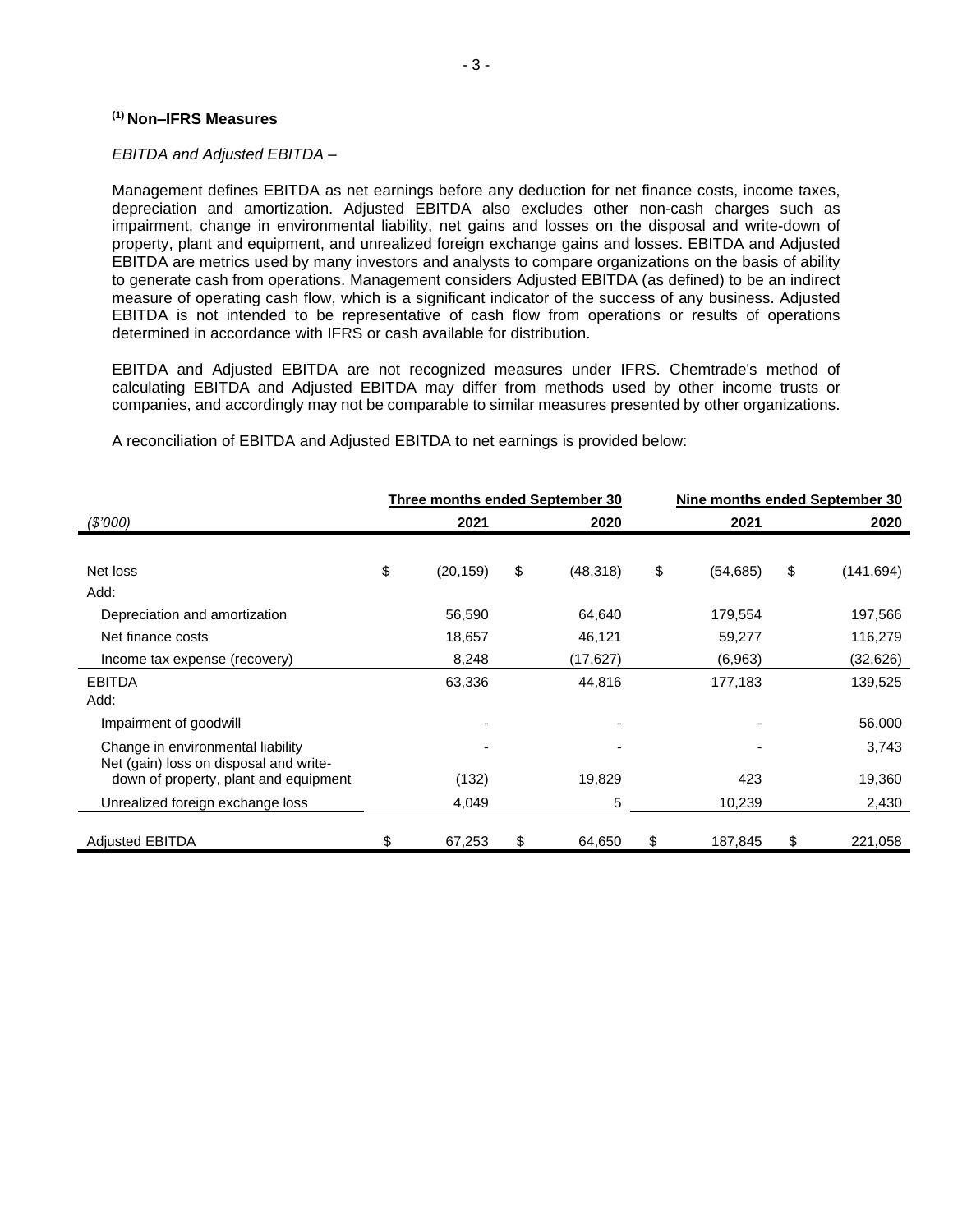## **Segmented information**

# *SPPC -*

|                                                                                            | Three months ended September 30 |    |                    | Nine months ended September 30 |                   |    |                   |
|--------------------------------------------------------------------------------------------|---------------------------------|----|--------------------|--------------------------------|-------------------|----|-------------------|
| (S'000)                                                                                    | 2021                            |    | 2020               |                                | 2021              |    | 2020              |
| Revenue<br>Gross profit (loss)                                                             | \$<br>109.231<br>17,601         | \$ | 105.351<br>(8,298) | \$                             | 306.391<br>36,179 | \$ | 322,333<br>15,657 |
| <b>Adjusted EBITDA</b><br>Net (loss) gain on disposal and<br>write-down of property, plant | 33.494                          |    | 31.041             |                                | 91,957            |    | 97,287            |
| and equipment                                                                              | (76)                            |    | (18,949)           |                                | (320)             |    | (18,932)          |
| <b>EBITDA</b>                                                                              | \$<br>33,418                    | \$ | 12,092             | \$                             | 91,637            |    | 78,355            |

## *WSSC -*

|                                                                                                       |      | Three months ended September 30 |      |                      |      | Nine months ended September 30 |      |                     |
|-------------------------------------------------------------------------------------------------------|------|---------------------------------|------|----------------------|------|--------------------------------|------|---------------------|
| (\$7000)                                                                                              | 2021 |                                 | 2020 |                      | 2021 |                                | 2020 |                     |
| Revenue<br>Gross profit (loss)                                                                        | \$   | 119.383<br>19,176               | \$   | 119,789 \$<br>19,195 |      | 326,761<br>48,099              | \$   | 346,583<br>(6, 220) |
| <b>Adjusted EBITDA</b>                                                                                |      | 25.734                          |      | 29,199               |      | 71,051                         |      | 82,145              |
| Impairment of goodwill                                                                                |      |                                 |      |                      |      |                                |      | (56,000)            |
| Change in environmental liability<br>Net gain (loss) on disposal and<br>write-down of property, plant |      |                                 |      |                      |      |                                |      | (3,743)             |
| and equipment                                                                                         |      | 291                             |      | (894)                |      | 15                             |      | (437)               |
| <b>EBITDA</b>                                                                                         | \$.  | 26,025                          | \$   | 28,305               | \$   | 71,066                         | \$   | 21,965              |

#### *EC -*

|                                                                                            |                        | <b>Three months ended September 30</b> | Nine months ended September 30 |                  |    |                  |
|--------------------------------------------------------------------------------------------|------------------------|----------------------------------------|--------------------------------|------------------|----|------------------|
| (\$7000)                                                                                   | 2021                   | 2020                                   |                                | 2021             |    | 2020             |
| North American sales volumes:<br>Sodium chlorate sales volume                              |                        |                                        |                                |                  |    |                  |
| (000's MT)                                                                                 | 91                     | 87                                     |                                | 274              |    | 283              |
| Chlor-alkali sales volume (000's<br>MECU)                                                  | 52                     | 42                                     |                                | 138              |    | 111              |
| Revenue<br>Gross profit (loss)                                                             | \$<br>136,389<br>8,231 | \$<br>120,710<br>(3,508)               | \$                             | 381,561<br>5,926 | \$ | 391,369<br>9,518 |
| <b>Adjusted EBITDA</b><br>Net (loss) gain on disposal and<br>write-down of property, plant | 33.706                 | 24,509                                 |                                | 84,644           |    | 91,177           |
| and equipment                                                                              | (83)                   | 14                                     |                                | (118)            |    | 9                |
| <b>EBITDA</b>                                                                              | \$<br>33,623           | \$<br>24,523                           | \$                             | 84,526           | \$ | 91,186           |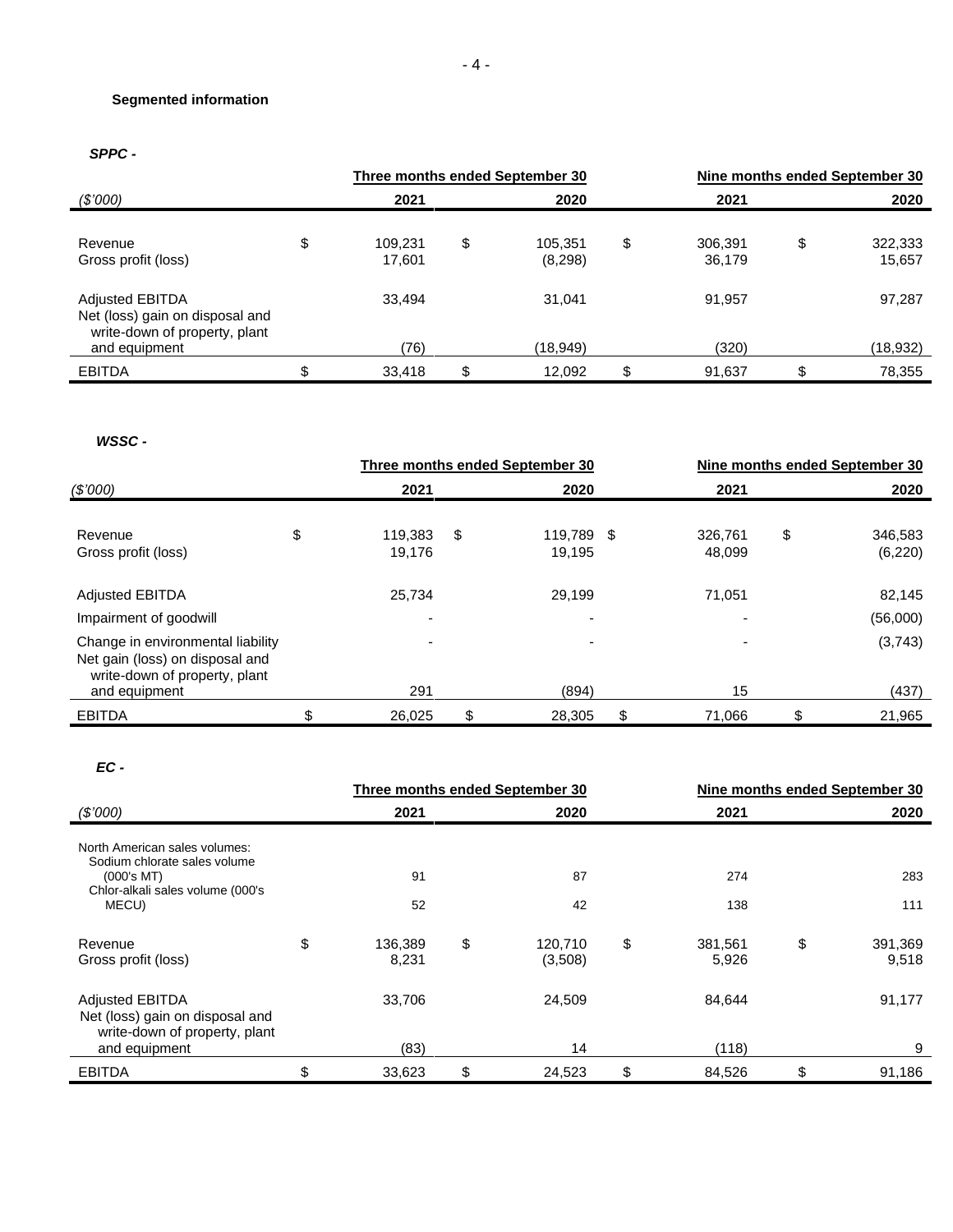#### *Cash Flow –*

Management believes supplementary disclosure related to the cash flows of the Fund including the amount of cash available for distribution to Unitholders, repayment of debt and other investing activities provides useful additional information. A cash flows table presenting this information is included in the Fund's MD&A filed on SEDAR. The table is derived from, and should be read in conjunction with, the condensed consolidated interim statements of cash flows. Certain sub-totals presented within the cash flows table, such as "Adjusted cash flows from operating activities", "Distributable Cash after maintenance capital expenditures" and "Distributable Cash after all capital expenditures", are not defined terms under IFRS. These sub-totals are used by Management as measures of internal performance and as a supplement to the condensed consolidated interim statements of cash flows. Investors are cautioned that these measures should not be construed as an alternative to using net earnings as a measure of profitability or as an alternative to the IFRS condensed consolidated interim statements of cash flows. Further, Chemtrade's method of calculating each measure may not be comparable to calculations used by other income trusts or companies bearing the same description.

A reconciliation of these supplementary cash flow measures to cash flow from operating activities is provided below:

|                                                              | <b>Three months ended September 30</b> |             | Nine months ended September 30 |           |  |
|--------------------------------------------------------------|----------------------------------------|-------------|--------------------------------|-----------|--|
| (\$'000)                                                     | 2021                                   | 2020        | 2021                           | 2020      |  |
|                                                              |                                        |             |                                |           |  |
| Cash flows from operating activities                         | \$<br>81,360\$                         | 91,728 \$   | 125,810 \$                     | 188,962   |  |
| Add (Less):                                                  |                                        |             |                                |           |  |
| Lease payments net of sub-lease receipts                     | (13, 100)                              | (14, 256)   | (38, 799)                      | (42, 418) |  |
| Changes in non-cash working capital and other items          | (33, 358)                              | (48,030)    | 10,776                         | (24, 109) |  |
| Adjusted cash flows from operating activities                | 34,902                                 | 29,442      | 97,787                         | 122,435   |  |
| Less:                                                        |                                        |             |                                |           |  |
| Maintenance capital expenditures                             | 15,589                                 | 17,346      | 39,359                         | 40,444    |  |
| Distributable cash after maintenance capital<br>expenditures | 19,313                                 | 12,096      | 58,428                         | 81,991    |  |
| Less:                                                        |                                        |             |                                |           |  |
| Non-maintenance capital expenditures                         | 5,714                                  | 743         | 7,270                          | 2,283     |  |
| Distributable cash after all capital expenditures            | \$<br>13,599\$                         | $11,353$ \$ | 51,158\$                       | 79,708    |  |

#### **Caution Regarding Forward-Looking Statements**

Certain statements contained in this news release constitute forward-looking statements within the meaning of certain securities laws, including the Securities Act (Ontario). Forward-looking statements can be generally identified by the use of words such as "anticipate", "continue", "estimate", "expect", "expected", "intend", "may", "will", "project", "plan", "should", "believe" and similar expressions. Specifically, forward-looking statements in this news release include statements respecting certain future expectations about: expected growth in ultrapure sulphuric acid demand, the expected scope of the Cairo facility expansion and our ability to leverage ultrapure quality capability at additional US capacity expansions. Forward-looking statements in this news release describe the expectations of the Fund and its subsidiaries as of the date hereof. These statements are based on assumptions and involve known and unknown risks, uncertainties and other factors that may cause actual results or events to differ materially from those anticipated in such forward-looking statements for a variety of reasons, including without limitation the risks and uncertainties detailed under the "RISK FACTORS" section of the Fund's latest Annual Information Form and the "RISKS AND UNCERTAINTIES" section of the Fund's most recent Management's Discussion & Analysis.

Although the Fund believes the expectations reflected in these forward-looking statements and the assumptions upon which they are based are reasonable, no assurance can be given that actual results will be consistent with such forward-looking statements, and they should not be unduly relied upon.